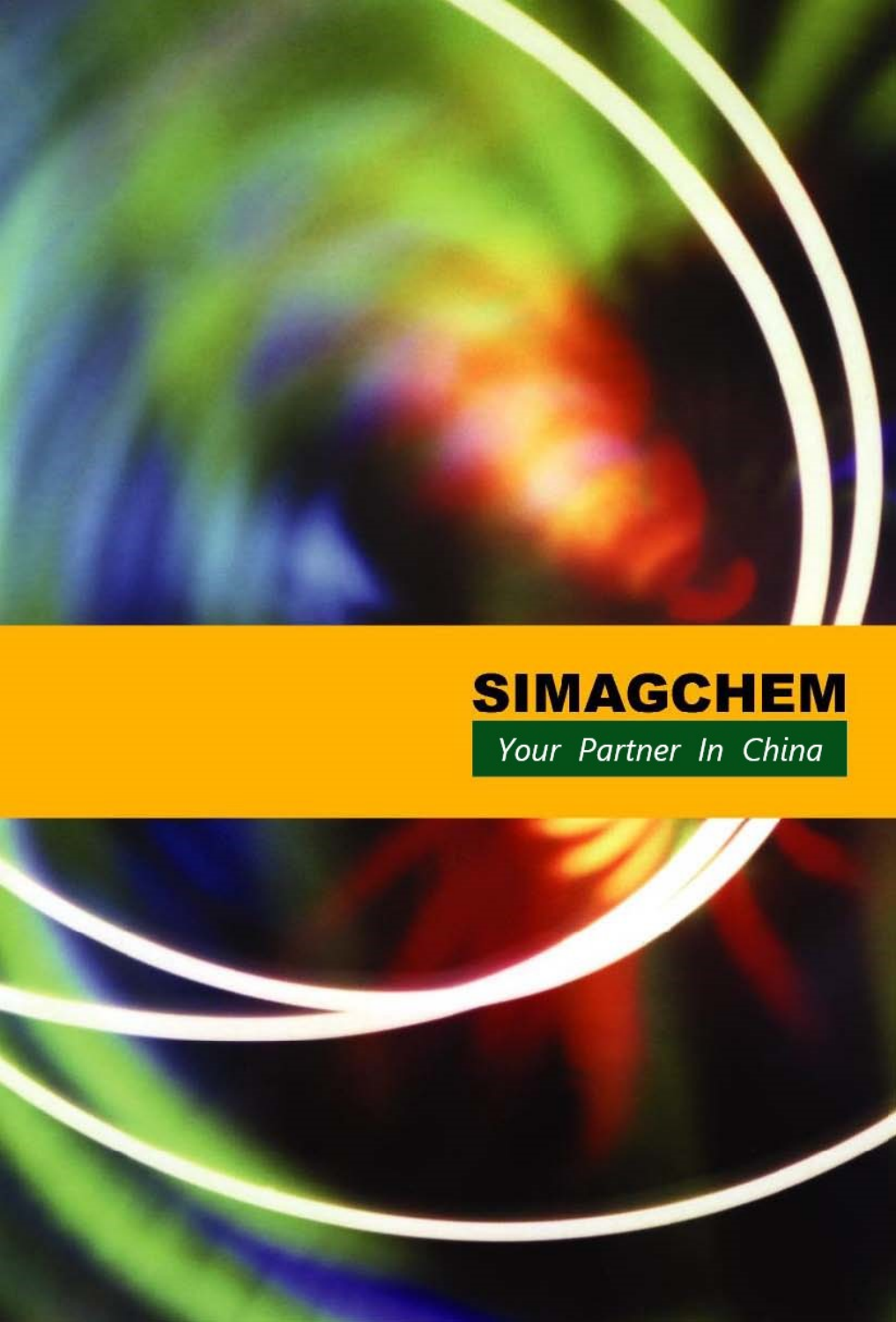## **SIMAGCHEM Your partner in China**



#### **Corporation**

SIMAGCHEM was established in 1996. We are a dynamic and innovative chemical company based in China. In term of our teamwork, we provide experienced quality product which exported to US and EU market and ISO service with instant market intelligence in China to benefit ourcustomers and principals like *Brenntag,Univar,Petrobas,Afton, Evonik,Merck,DSM,Honeywell,Chemo, etc*

The company vision is to be a bridge between East-West businesses in chemicals.

#### **Service**

As a reliable partner in China, we are specialized in bulk specialty chemicals. Consolidating sourcing, marketing, tech transfer and qualitycontrol sections, we provide our partnerswith a full service of sourcing evaluation, custom synthesis/contract manufacture for outsourcing, regulation affair support, auditing and QC/QA qualification based in China, tech solution and suitablepartnership establishment in China.

#### **SOURCING**

**CUSTOM MANUFACTURE**

**QUALITY CONTROL**

**REGULATION COMPLIANCE**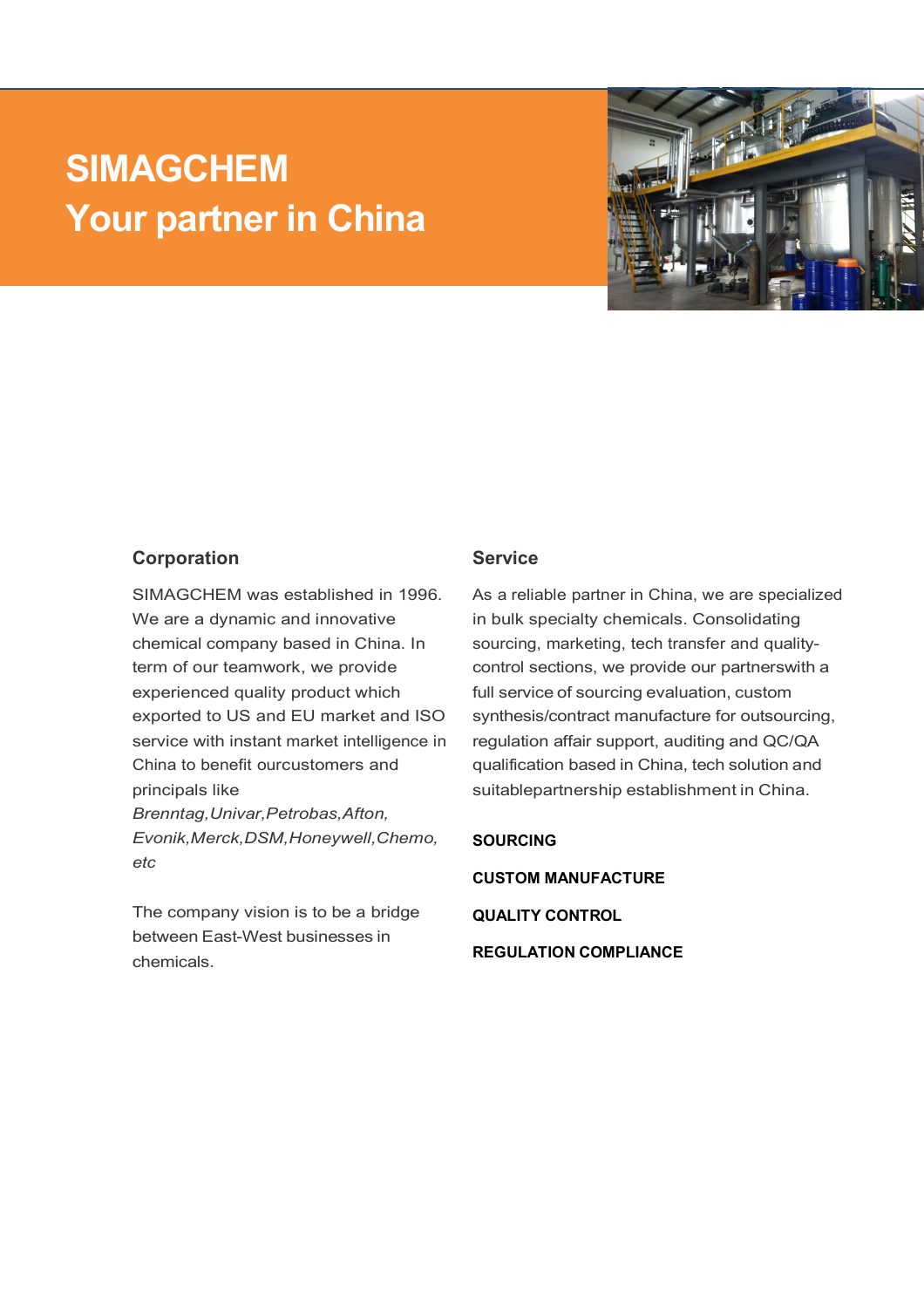## **Petrochemicals**



**Your Partner In China** 

| <b>Octane Booster</b>                             | <b>Application</b>                  |
|---------------------------------------------------|-------------------------------------|
| N-Methylaniline(NMA)                              | Amine octane booster                |
| Methylcyclopentadienyl Manganese Tricarbonyl(MMT) | Organometallics octane booster      |
| Mesitylene/1,2,4-trimethylbenzene                 | Octane booster                      |
| Dimethyl carbonate(DMC) (REACH)                   | MTBE countertype                    |
| Ferrocene (REACH)                                 | Organometallics octane booster      |
| <b>Refinery &amp; Specialty</b>                   |                                     |
| 1,4-Butanediol (BDO) (REACH)                      | <b>Diols/Chain Extenders</b>        |
| N-methyl-2-pyrrolidinone(NMP) (REACH)             | <b>Extraction solvent</b>           |
| Sulfolane                                         | <b>Extraction solvent</b>           |
| Dimethyl formamide(DMF) (REACH)                   | <b>Extraction solvent</b>           |
| Dimethyl sulfoxide(DMSO) (REACH)                  | Extraction solvent/PPD              |
| Dicyclopentadiene(DCPD) (REACH)                   | Synthesis of CMT and Ferrocene      |
| Pyrocatechol                                      | Mineralization inhibitor            |
| Pyrogallol (REACH)                                | Mineralization inhibitor            |
| Ethylene carbonate (REACH)                        | Solvent for resin and rubber        |
| Propylene carbonate (REACH)                       | <b>Extraction Solvent</b>           |
| Tetradecane                                       | PCM for cold chain, li-battery      |
| N-Butylamine(NBA)                                 | Demulsifier                         |
| Dibutylamine                                      | Rubber vulcanization accelerator    |
| Sebacic acid (REACH)                              | For high-temperature lubricant      |
| <b>Oilfield Chemicals</b>                         |                                     |
| Liquid dextran/Levan                              | Functionalized modified biopolymers |
| Polyacrylamide(HMW) (REACH)                       | Oil displacing agent                |
| <b>Water treatment</b>                            |                                     |
| <b>Chlorine Dioxide</b>                           | <b>HEDP (REACH)</b>                 |
| PBTC (REACH)                                      | ATMP (REACH)                        |
| DTPMP/DTPMP-Na2                                   | ATMP•Na4 (REACH)                    |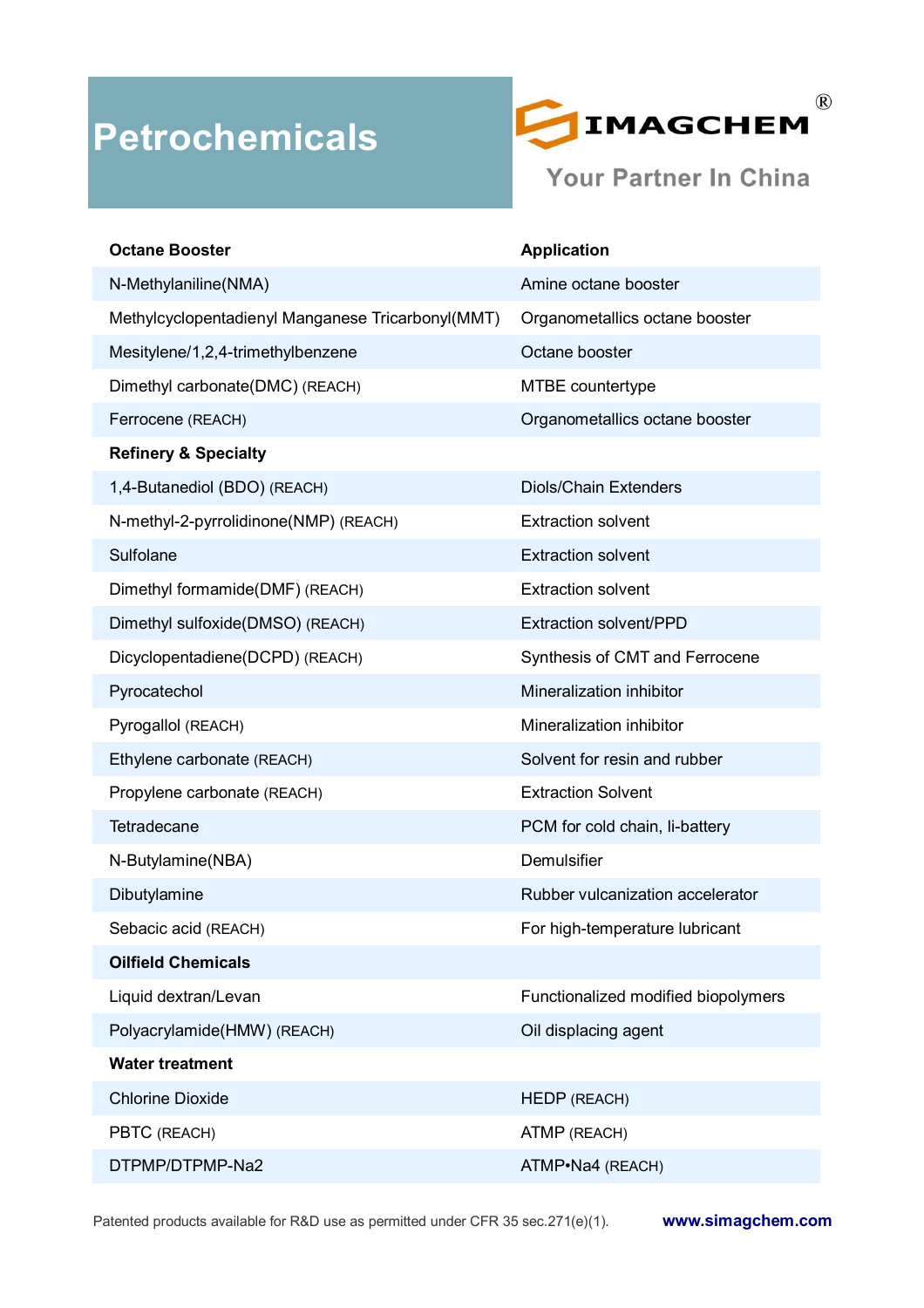## **Specialties**



| <b>Bulk base / specialty chemicals</b>      | <b>Application</b>                              |
|---------------------------------------------|-------------------------------------------------|
| Cyclohexylamine                             | Solvent for rubber, coating, resin, nylon       |
| Dicyclohexylamine(DCHA)                     | Solvent for rubber, dyestuff, pesticide         |
| M-Phenylenediamine(MPDA) (REACH)            | Epoxy resin curing agent, acrylates             |
| Resorcinol                                  | Synthetic resins, binders, dyes, UV absorbers   |
| M-Toluidine                                 | Intermediates for dyes, pesticides, medicines   |
| Aniline                                     | Antiknock agent and solvent in gasoline         |
| Undecanedioic acid(UDDA) (REACH)            | Engineering plastic / Metal processing additive |
| Dodecanedioic acid(DDDA) (REACH)            | For polyamide, long-chain nylon, lubricant      |
| N-N-Butylbenzenesulfonamide(N-BBSA) (REACH) | Plasticizer                                     |
| Beta-Naphthol (REACH)                       | Synthesis of rubber antioxidant                 |
| n-Butanol                                   | Printing ink cleaner                            |
| Stearic acid / Fatty acids                  | Plasticizers, stabilizers, surfactants          |
| Didecyl dimethyl ammonium chloride (DDAC)   | Disinfectant/Fungicide                          |
| Cyclohexanone                               | Industrial solvent                              |
| p-Toluic acid                               | Photosensitive material                         |
| Dimer acid, hydrogenated                    | High grade polyamide resin/Hot Glue/ Lube       |
| Polyetheramine                              |                                                 |
| D2000/T5000/T403/T400 (REACH)               | High performance composite material             |
| 2-Ethyl anthraquinone                       | Dye intermediate, resin catalyst                |
| 2-Methyl hydroquinone                       | Resin inhibitor                                 |
| P-Benzoquinone                              | Inhibitors/Stabilizers                          |
| Levulinic acid                              | Medicines, perfumes, and coatings               |
| Acetylacetone (REACH)                       | Synthesis of pharma intermediate                |
| Adipic acid                                 | Polyurethane elastomers                         |
| Methanesulfonic acid 70%/99% (REACH)        | Catalyst for electroplating industry            |
| Stannous chloride (REACH)                   | Electroplating solution                         |
| Stannous sulfate (REACH)                    | <b>Electroplating solution</b>                  |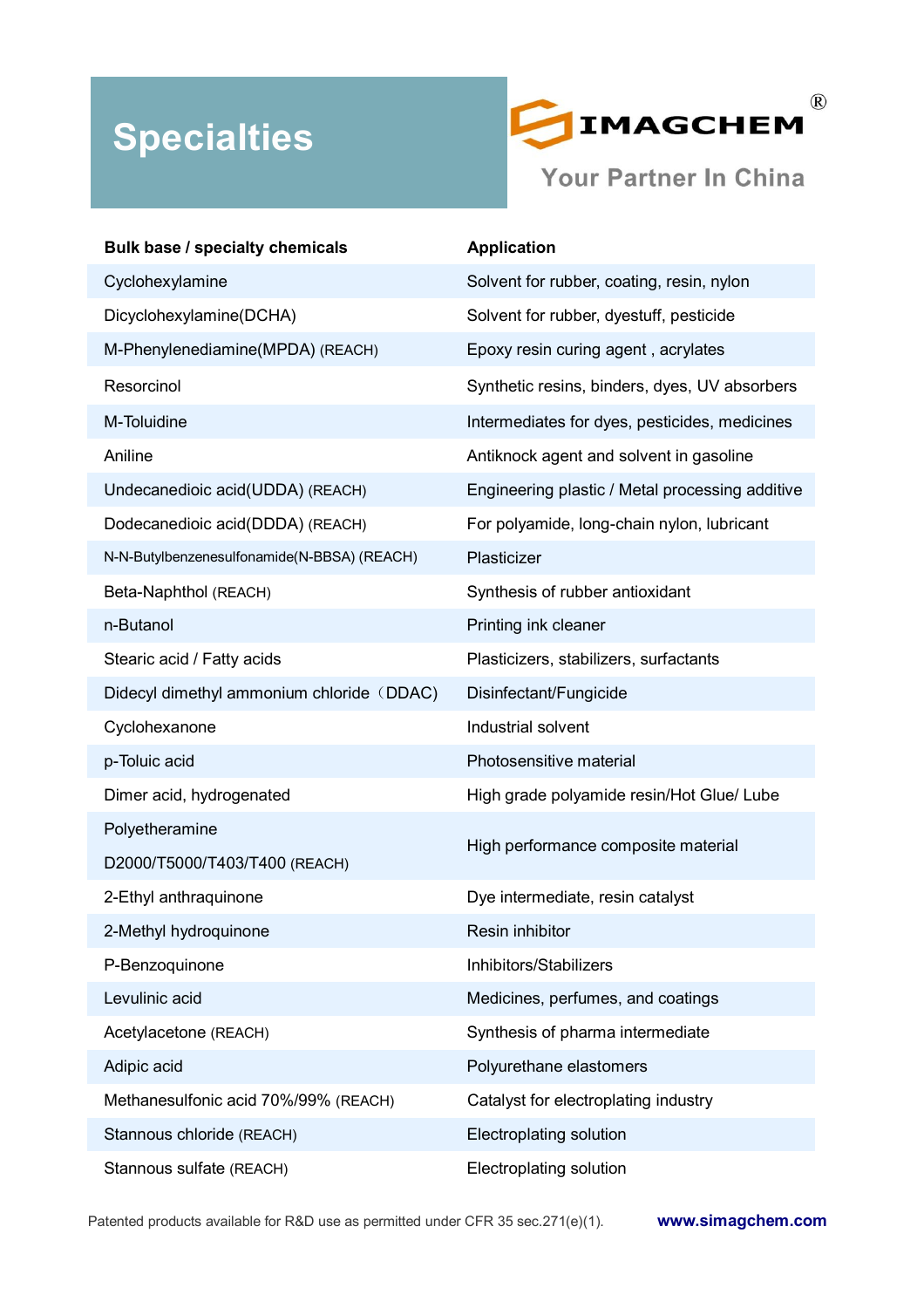

| <b>Octane Booster</b>                             | <b>Application</b>                  |
|---------------------------------------------------|-------------------------------------|
| N-Methylaniline(NMA)                              | Amine octane booster                |
| Methylcyclopentadienyl Manganese Tricarbonyl(MMT) | Organometallics octane booster      |
| Mesitylene/1,2,4-trimethylbenzene                 | Octane booster                      |
| Dimethyl carbonate(DMC) (REACH)                   | MTBE countertype                    |
| Ferrocene (REACH)                                 | Organometallics octane booster      |
| <b>Refinery &amp; Specialty</b>                   |                                     |
| 1,4-Butanediol (BDO) (REACH)                      | <b>Diols/Chain Extenders</b>        |
| Gamma-Butyrolactone (REACH)                       | <b>Extraction Solvent</b>           |
| N-methyl-2-pyrrolidinone(NMP) (REACH)             | <b>Extraction solvent</b>           |
| Sulfolane                                         | <b>Extraction solvent</b>           |
| Dimethyl formamide(DMF) (REACH)                   | <b>Extraction solvent</b>           |
| Dimethyl sulfoxide(DMSO) (REACH)                  | <b>Extraction solvent/PPD</b>       |
| Dicyclopentadiene(DCPD) (REACH)                   | Synthesis of CMT and Ferrocene      |
| Pyrocatechol/ Pyrogallol (REACH)                  | Mineralization inhibitor            |
| Ethylene carbonate (REACH)                        | Solvent for resin and rubber        |
| Propylene carbonate (REACH)                       | <b>Extraction Solvent</b>           |
| Tetradecane                                       | PCM for cold chain, li-battery      |
| N-Butylamine(NBA)                                 | Demulsifier                         |
| Dibutylamine                                      | Rubber vulcanization accelerator    |
| Sebacic acid (REACH)                              | For high-temperature lubricant      |
| <b>Oilfield Chemicals</b>                         |                                     |
| Liquid dextran/Levan                              | Functionalized modified biopolymers |
| Polyacrylamide(HMW) (REACH)                       | Oil displacing agent                |
| <b>Water treatment</b>                            |                                     |
| Dichloroisocyanuric acid sodium                   | HEDP (REACH)                        |
| PBTC (REACH)                                      | ATMP (REACH)                        |
| DTPMP/DTPMP-Na2                                   | ATMP•Na4 (REACH)                    |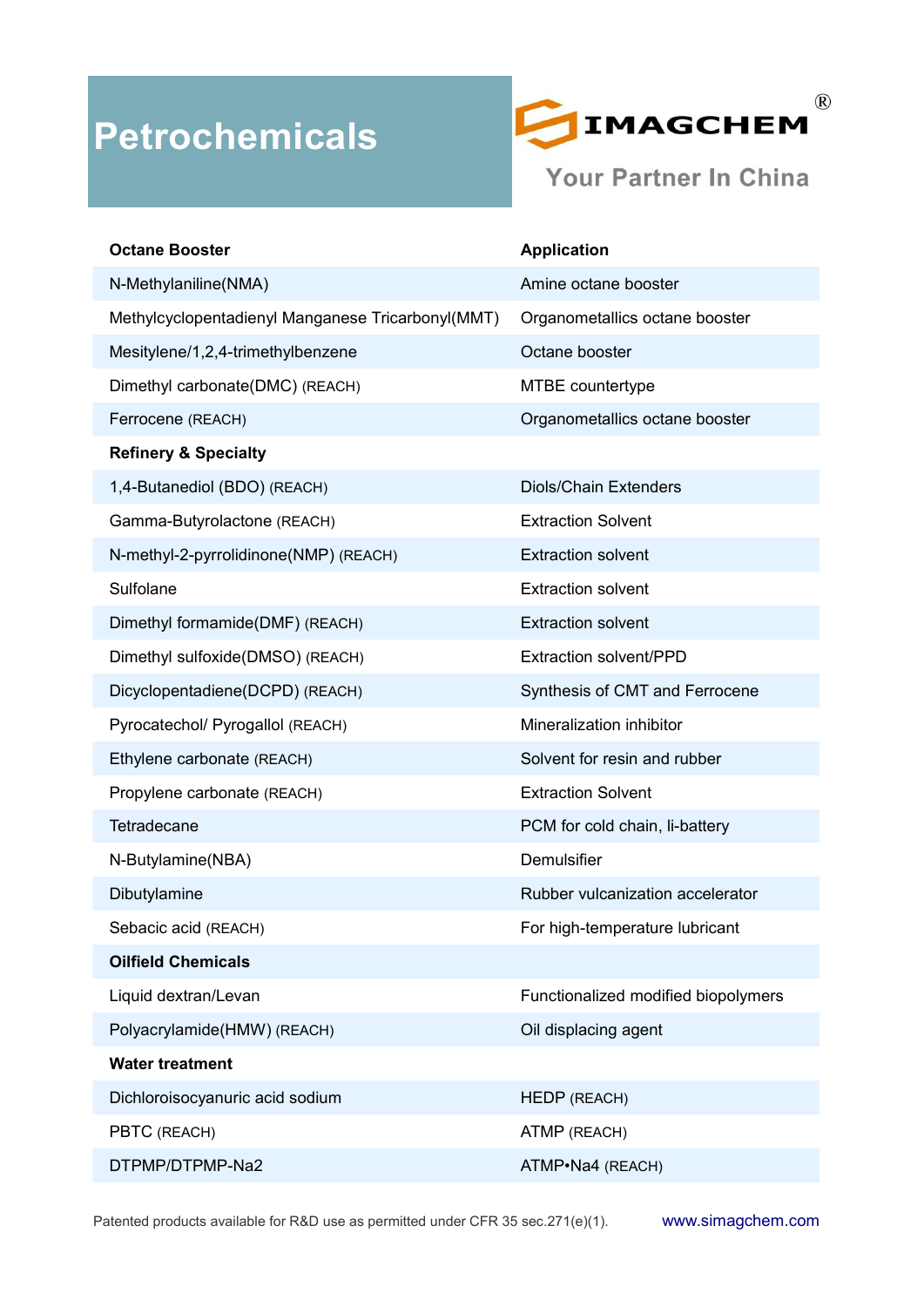## **Specialties**



| Bulk base / specialty chemicals                       | <b>Application</b>                               |
|-------------------------------------------------------|--------------------------------------------------|
| Hexamethyl disiloxane (REACH)                         | For silicone material production                 |
| Phenyltrichlorosilane (REACH)                         | For silicone material production                 |
| Octamethylcyclotetrasiloxane(D4) (REACH)              | For silicone material production                 |
| 3-Aminopropyltriethoxysilane (REACH)                  | For silicone material production                 |
| Tetrachlorosilane (REACH)                             | For silicone material production                 |
| Hexamethyl disilazane (HMDS) (REACH)                  | For silicone material production                 |
| Trimethylchlorosilane (TMCS)                          | Intermediate for silicone polymers               |
| Sodium sarcosinate 40% (REACH)                        | Surfactant                                       |
| Alkyl polyglycoside(APG) (REACH)                      | Cosmetic                                         |
| 1-Pentanol                                            | Azeotropic agent for distillation dehydration    |
| 3-Methyl-1-Butanol                                    | Azeotropic agent for distillation dehydration    |
| Ethyl 3-ethoxypropionate(EEP) (REACH)                 | Green solvent for polymer                        |
| Cobalt hydroxide/Cobalt sulfate                       | Drying agent for paints                          |
| Potassium metavanadate                                | Catalyst, mordant                                |
| Zirconium Tetrachloride                               | Pigment, textiles waterproofing agent            |
| Anisole                                               | Solvent for recrystallization, thermostat filler |
| Benzophenone (REACH)                                  | Intermediate of UV absorbent                     |
| UV-1130/ UV-P                                         | UV absorbent                                     |
| Benzyl chloride                                       | Intermediate of pharma / agrochemical            |
| Tripropylene glycol diacrylate(TPGDA) (REACH)         | Reactive diluent                                 |
| 1,6-hexanediol diacrylate                             | UV monomer                                       |
| 2-ethylhexyl glycidylether (EHGE)                     | Reactive diluent, Antiseptic moisturizer         |
| 2,2,4Trimethy1-1,3-pentanediol diisobutyrate(C-16)    | Membrane accelerator                             |
| 2,2,4-Trimethyl-1,3-pentanediol monoisobutyrate(C-12) | Membrane accelerator                             |
| Dimethyl disulfide(DMDS) (REACH)                      | Vulcanizing agent                                |
| Tetraethylene glycol dimethyl ether                   | Excellent solvent for alkali gold hydride        |
| Sodium Glucoheptonate                                 | Surface active agents, Pharma Intermediate       |
| Glutaraldehyde                                        | Sterilizer/tanning agent/wood preservative       |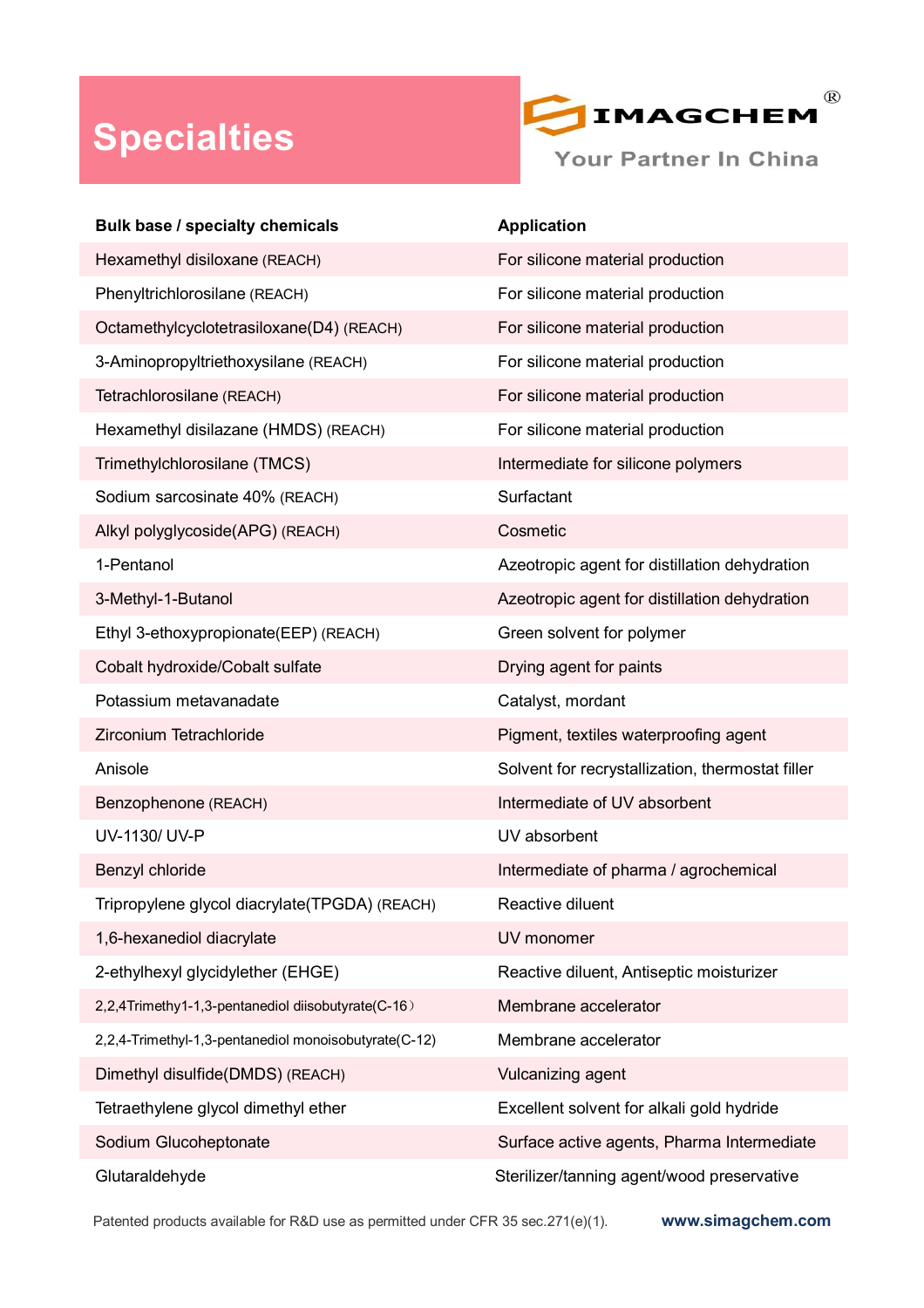#### **Specialties**



| Bulk base / specialty chemicals                           | <b>Application</b>                           |
|-----------------------------------------------------------|----------------------------------------------|
| Tetrabutylammonium bromide(TBAB) (REACH)                  | Phase transfer catalyst                      |
| Tetrapropylammonium bromide(TPAB) (REACH)                 | Phase transfer catalyst                      |
| Tetrapropylammonium hydroxide(TPAH) (REACH)               | Phase transfer catalyst                      |
| Tetramethylammonium chloride(TMAC)                        | Drilling exploration                         |
| Ethyltriphenylphosphonium bromide(TPEPB)                  | Pharma intermediate                          |
| Triethyl phosphate (TEP) (REACH)                          | Solvent, flame retardant, plasticizer        |
| Tris(1-chloro-2-propyl) phosphate(TCPP) (REACH)           | Flame retardant                              |
| Tris(2-chloroethyl) phosphate(TCEP)                       | Flame retardant                              |
| Tris(2-butoxyethyl) phosphate(TBEP) (REACH)               | Flame retardant                              |
| Bisphenol A diphosphate(BDP) (REACH)                      | Plastic flame retardant                      |
| Cyclopentane                                              | Foaming agent                                |
| Diphenyl ether (REACH)                                    | For DBDPO production                         |
| Tetrakis(hydroxymethyl)phosphonium sulfate (THPS)         | Green phosphate fungicide, flame retardant   |
| Tetrakis(hydroxymethyl)phosphonium chloride (THPC)        | Flame retardant                              |
| 4,4'-Diaminodiphenylsulfone                               | Epoxy curing agent                           |
| Glyoxal                                                   | <b>Textile auxiliaries</b>                   |
| P-Phenylenediamine (REACH)                                | Dye intermediates                            |
| Triethylenediamine(DABCO) (REACH)                         | Polyurethane catalyst                        |
| Monoethylamine 70%                                        | Dyes, pharmaceuticals, surfactant, herbicide |
| 1,3,5-Tris[(3,3,3-trifluoropropyl)methyl]cyclotrisiloxane | For fluorosilicone rubber production         |
| 1,2-Hexanediol                                            | Ink, preservative, paint                     |
| Trioctyl Phosphate (TOP)                                  | Cold resistant plasticizer for PVC           |
| Trimethyl borate                                          | Dehydrogenation agent                        |
| <b>EDTA series (REACH)</b>                                |                                              |
| EDTA / EDTA-2Na (REACH)                                   | EDTA-FeNa (REACH)                            |
| EDTA-CuNa <sub>2</sub> (REACH)                            | EDTA-ZnNa <sub>2</sub> (REACH)               |
| EDTA-MgNa <sub>2</sub> (REACH)                            | EDTA-MnNa <sub>2</sub> (REACH)               |
| DTPA (REACH)                                              | Pentasodium DTPA (REACH)                     |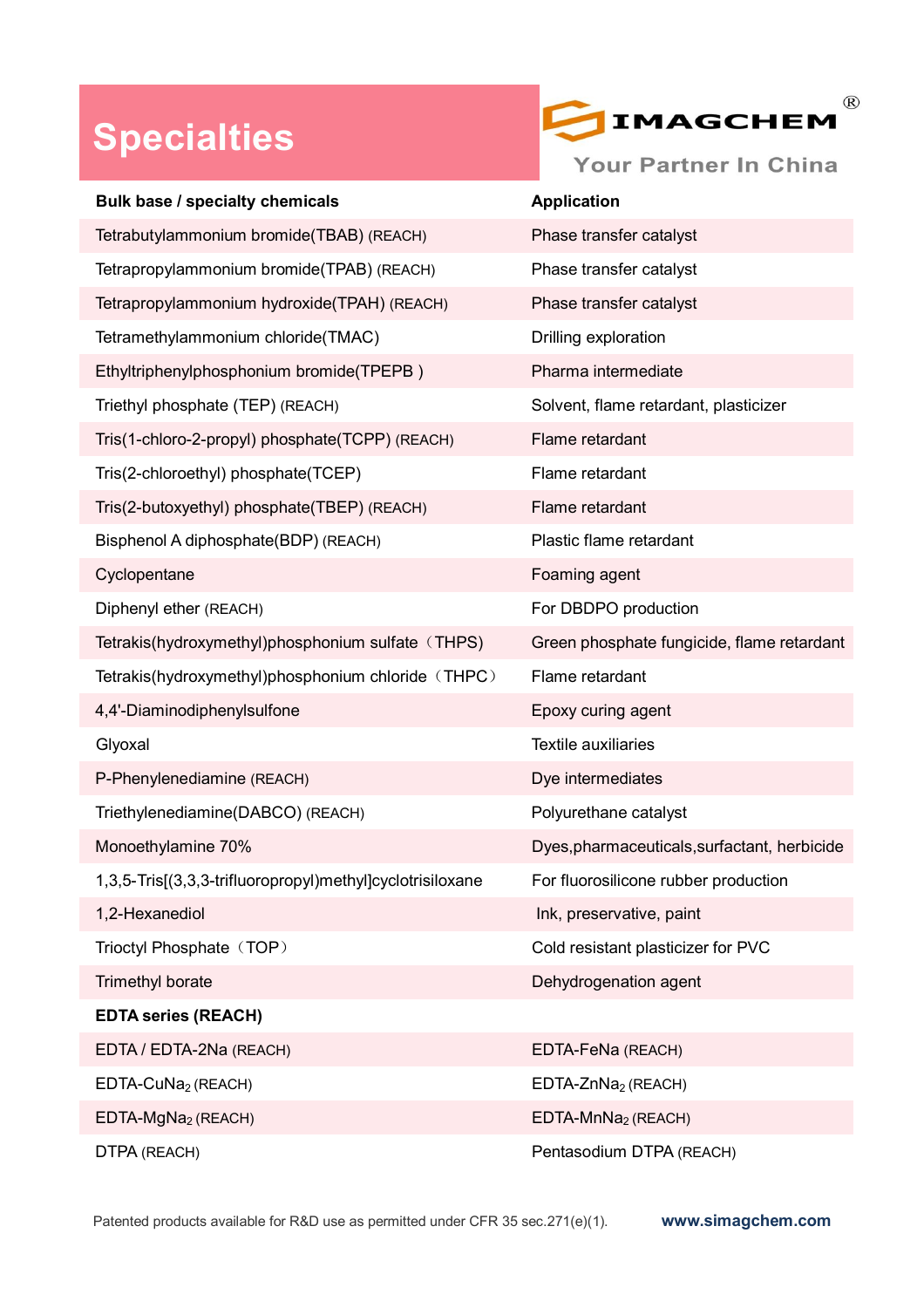## **Intermediates**



| Intermediate for Agrochem/Aromatic/Pharma          | <b>Application</b>                        |
|----------------------------------------------------|-------------------------------------------|
| Trimethyl orthoformate(TMOF) (REACH)               | Synthesis of vitamin B1, agrochemical     |
| Triethyl orthoformate(TEOF) (REACH)                | Solvent for pharma, agrochemical          |
| Hydroxylamine hydrochloride (REACH)                | Hydroxyurea and sulfa drug intermediate   |
| 2-Azabicyclo[2.2.1]hept-5-en-3-one (REACH)         | Abacavir                                  |
| Tosyl isocyanate(PTSI) (REACH)                     | Doxazosin                                 |
| 2,3,4,5,6-Pentafluorobromobenzene                  | Pharma and pesticide intermediate         |
| 2-(Bromomethyl)naphthalene/2-Naphthyl acetonitrile | Pharma intermediate                       |
| Beta-D-Ribofuranose 1,2,3,5-tetraacetate           | Ribavirin                                 |
| Trifluoroacetic acid (REACH)                       | Synthesis of pharma, agrochem and dyes    |
| 2,2,2-Trifluoroethanol (REACH)                     | Fluoro chemical solvent                   |
| N-Oleoylsarcosine                                  | <b>Corrosion inhibitor</b>                |
| Quinoline (REACH)                                  | Intermediate for organic synthesis        |
| 3-Mercapto-1,2,4-triazole                          | Photographic developer, antirust additive |
| Thiophene                                          | Synthesis of cephalothin                  |
| <b>Pyridoxal HCL</b>                               | <b>Nutrition</b>                          |
| (1R,2S)-(-)-2-Amino-1,2-diphenylethanol            | Chiral resolving agent                    |
| Pyridine (REACH)                                   | Raw materials of herbicides/ pesticides   |
| <b>Erucic Acid</b>                                 | Organic synthesis, Surfactants            |
| Pinane                                             | Flavor organic synthesis                  |
| Phytic acid                                        | Organophosphorus series additives         |
| N-(N-Butyl) Thiophosphoric Triamide                | Urokinase activity inhibitor              |
| N-Butyl isocyanate(NBI) (REACH)                    | Intermediate for Benzyl                   |
| Adenine                                            | Raw material for adenosine, anti-AIDS     |
| Cinnamaldehyde (REACH)                             | Corrosion control                         |
| Climbazole                                         | <b>Topical antifungal agent</b>           |
| Metham Sodium 42%                                  | Soil fumigant                             |
| Magnesium ammonium phosphate hydrate (MMS)         | Slow release fertilizer                   |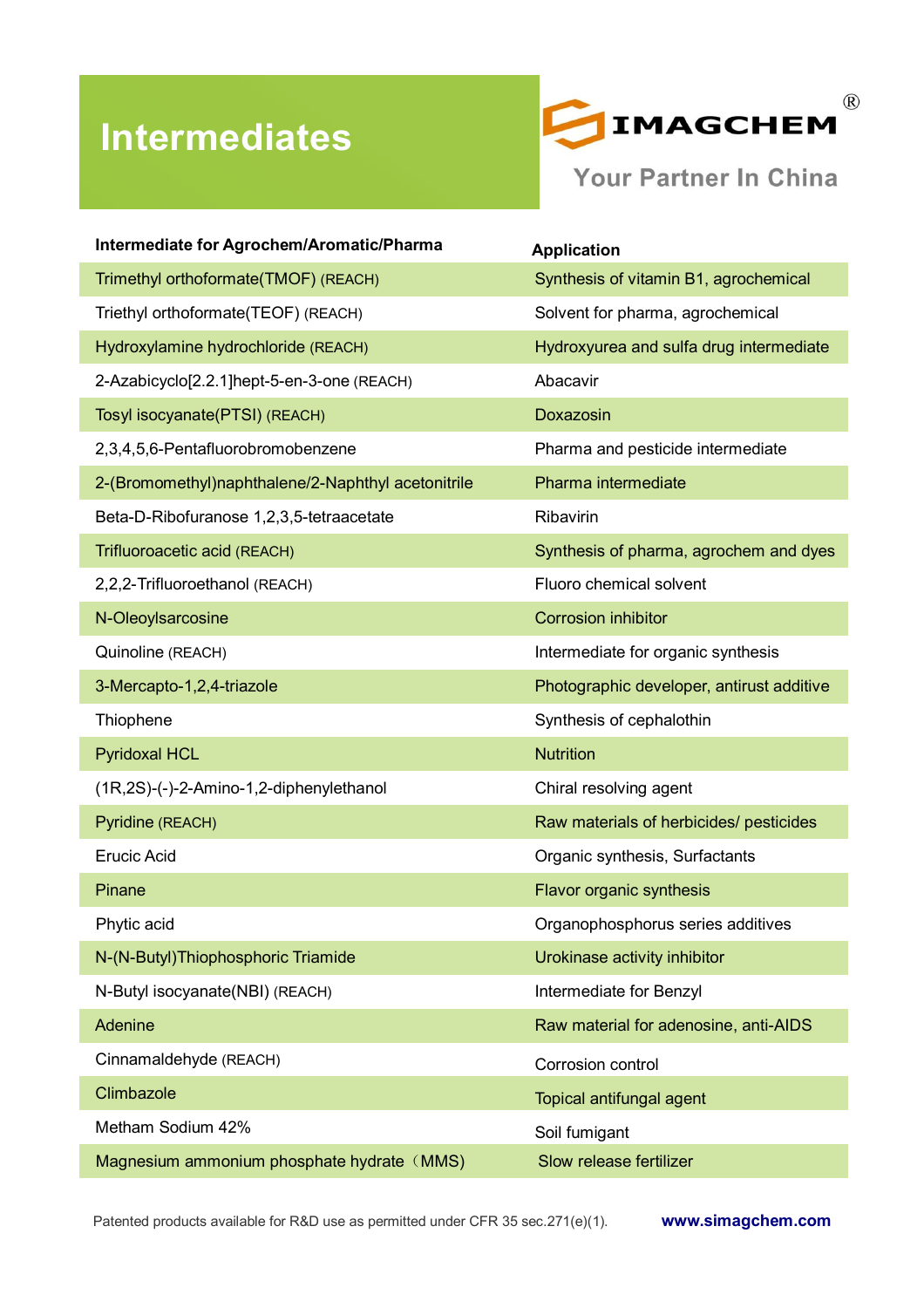## **Life Sciences**



| <b>API/Food additives / Vitamin / Sweetener</b>                               |                                       |
|-------------------------------------------------------------------------------|---------------------------------------|
| Hydroxychloroquine sulfate                                                    | Oxcarbazepine                         |
| Propylthiouracil                                                              | Ampicillin                            |
| Cefradine/ Cephalexin                                                         | Amoxicillin trihydrate                |
| Erythritol                                                                    | L(-)-Carvone (REACH)                  |
| <b>Terpinyl Acetate</b>                                                       | Nonivamide                            |
| Lactic acid                                                                   | Sodium salicylate (REACH)             |
| Cholesterol (REACH)                                                           | Octyl gallate                         |
| D(-)-Tartaric acid/ L(+)-Tartaric acid /DL-Tartaric acid                      | Potassium sorbate (REACH)             |
| Vitamin B3 (Niacinamide)(REACH)                                               | Vitamin H(D-Biotin)                   |
| Xylitol /D-xylose/ L-Arabinose                                                | D-Panthenol                           |
| <b>Biochemicals</b>                                                           |                                       |
| Fmoc-Osu                                                                      | Fmoc-Linker                           |
| 9-Fluorenylmethyl chloroformate(Fmoc-CI)                                      | Sarcosine                             |
| D-Leucine                                                                     | L-Prolinamide                         |
| D-Lysine hydrochloride                                                        | L-Glutamic acid 5-Tert-Butyl ester    |
| D-Tryptophan /L-Tryptophan                                                    | D-2-Phenylglycine                     |
| D-Ribose                                                                      | D-Phenylalanine                       |
| N,N'-Diisopropylcarbodiimide(DIC)                                             | Dicyclohexylcarbodiimide(DCC) (REACH) |
| Di-Tert-Butyl dicarbonate(DIBOC) (REACH)                                      | EDC.HCI(CAS# 25952-53-8) (REACH)      |
| TBTU(CAS# 125700-67-6)                                                        | HBTU(CAS# 94790-37-1)                 |
| 1-Hydroxybenzotriazole hydrate(HOBT)                                          | HATU(CAS# 148893-10-1)                |
| N-(Benzyloxycarbonyloxy) succinimide(Z-Osu)                                   | N-Hydroxysuccinimide                  |
| Tris(2-cyanoethyl)phosphine(TCEP)                                             | Glutathione                           |
| N,O-Dimethylhydroxylamine hydrochloride                                       | N,N'-Disuccinimidyl carbonate(DSC)    |
| N-Ethyl-D-Glucamine                                                           | Meglumine (REACH)                     |
| DBU(CAS# 6674-22-2) (REACH)                                                   | N-Octyl-D-Glucamine                   |
| Biological Buffers(MES / MES MONOHYDRATE / MES NA / HEPES / HEPES NA / PIPES) |                                       |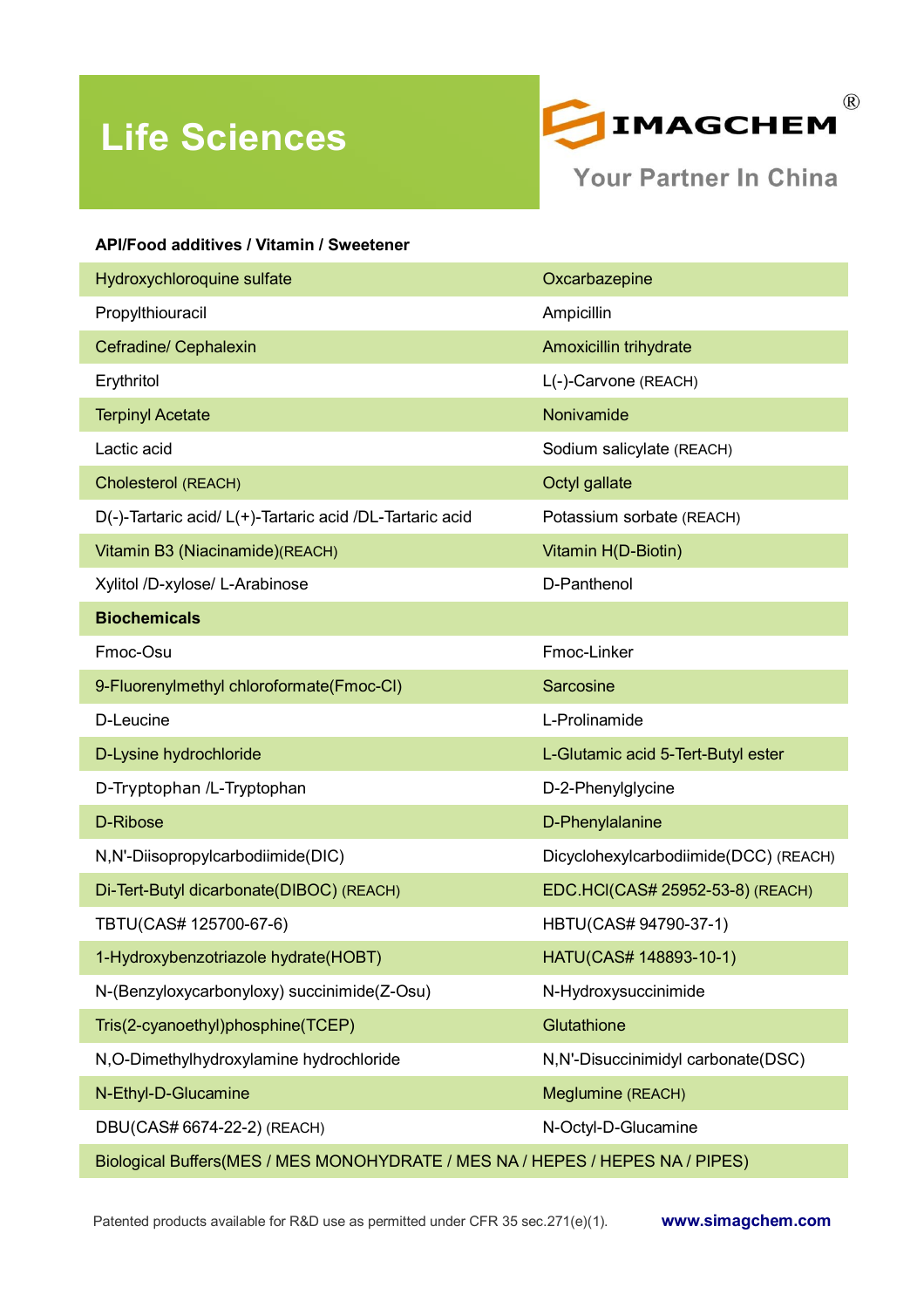

China Office **SIMAGCHEM CORPORATION** Unit 1605 Vanke dream Center Bldg, No.1733 lvling Road, Siming District Xiamen China Tel: ++86 592 2680277 / 279 / 275

#### Singapore Hub **SIMAGCHEM ASIA PTE LTD**

1 Gateway drive #07-01,westgate tower Singapore S608531 Tel: ++65 68010220

Website: www.simagchem.com E-mail: sale@simagchem.com

#### **Application of our products**

The products of the SIMAGCHEM Corporation are produced and/or distributed in accordance with the existing legal requirements. However, it is the sole responsibility of the user of our products to make sure that the application of the products is done in accordance with the applicable laws.